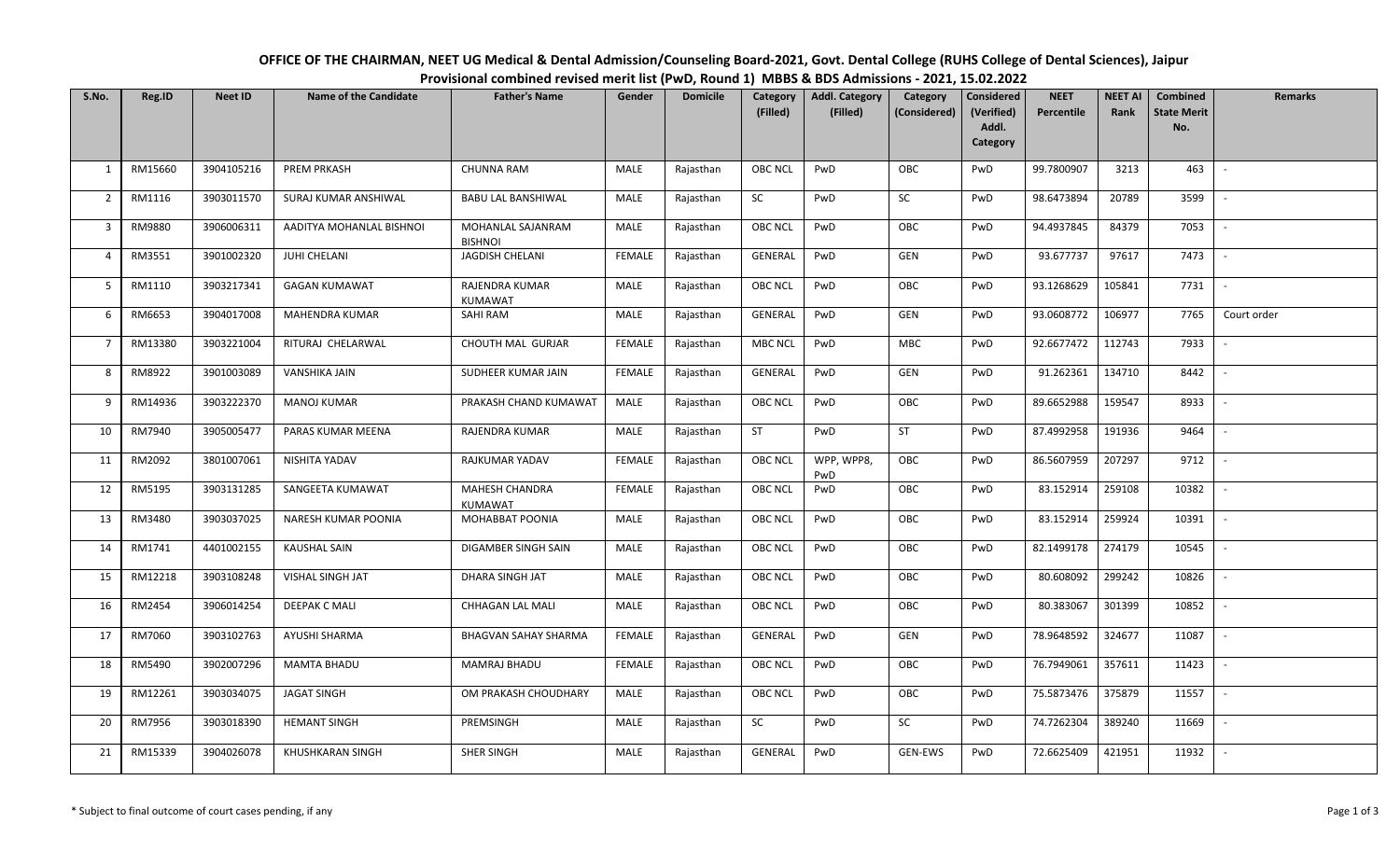| S.No. | Reg.ID  | <b>Neet ID</b> | <b>Name of the Candidate</b> | <b>Father's Name</b>       | Gender        | <b>Domicile</b> | Category<br>(Filled) | <b>Addl. Category</b><br>(Filled) | Category<br>(Considered) | <b>Considered</b><br>(Verified)<br>Addl.<br><b>Category</b> | <b>NEET</b><br>Percentile | <b>NEET AI</b><br>Rank | <b>Combined</b><br><b>State Merit</b><br>No. | <b>Remarks</b>           |
|-------|---------|----------------|------------------------------|----------------------------|---------------|-----------------|----------------------|-----------------------------------|--------------------------|-------------------------------------------------------------|---------------------------|------------------------|----------------------------------------------|--------------------------|
| 22    | RM11687 | 3903212444     | <b>VIJAY SHARMA</b>          | SANWERMAL SHARMA           | MALE          | Rajasthan       | GENERAL              | PwD                               | GEN                      | PwD                                                         | 70.9384934                | 447577                 | 12136                                        |                          |
| 23    | RM10031 | 3903221289     | RAMESH KUMAR SAINI           | <b>DAULAT RAM SAINI</b>    | MALE          | Rajasthan       | <b>OBC NCL</b>       | PwD                               | OBC                      | PwD                                                         | 69.6742092                | 467040                 | 12259                                        |                          |
| 24    | RM10279 | 3903236212     | SANJAY KUMAR MEENA           | <b>BABLU MEENA</b>         | MALE          | Rajasthan       | <b>ST</b>            | PwD                               | ST                       | PwD                                                         | 66.9644551                | 507489                 | 12568                                        |                          |
| 25    | RM3318  | 3903206750     | SIDDHARTH AGARWAL            | MANISH AGARWAL             | MALE          | Rajasthan       | GENERAL              | PwD                               | GEN                      | PwD                                                         | 66.6628245                | 512474                 | 12596                                        |                          |
| 26    | RM9453  | 3902022040     | <b>GAYTRI MOOND</b>          | RAMKARAN MOOND             | FEMALE        | Rajasthan       | <b>OBC NCL</b>       | PwD                               | OBC                      | PwD                                                         | 65.5347856                | 531811                 | 12746                                        | $\sim$                   |
| 27    | RM1212  | 3902003221     | RAVI VERMA                   | DHARMPAL VERMA             | MALE          | Rajasthan       | <b>OBC NCL</b>       | PwD                               | OBC                      | PwD                                                         | 65.1847827                | 535589                 | 12774                                        |                          |
| 28    | RM7706  | 3903234134     | <b>REKHA KAPOOR</b>          | <b>NET RAM KAPOOR</b>      | <b>FEMALE</b> | Rajasthan       | OBC NCL              | PwD                               | OBC                      | PwD                                                         | 64.1938958                | 551332                 | 12891                                        |                          |
| 29    | RM11197 | 3903011038     | <b>KOMAL SAINI</b>           | RAMAVTAR SAINI             | FEMALE        | Rajasthan       | <b>OBC NCL</b>       | PwD                               | OBC                      | PwD                                                         | 63.8614416                | 557782                 | 12946                                        | $\overline{\phantom{a}}$ |
| 30    | RM1956  | 4408007351     | RUHEE BHARDWAJ               | SAURABH BHARDWAJ           | FEMALE        | Rajasthan       | GENERAL              | WDP, EXS8,<br>PwD                 | GEN                      | PwD                                                         | 63.3397074                | 565993                 | 13002                                        |                          |
| 31    | RM10206 | 3903006435     | KOMAL                        | <b>BABU LAL</b>            | FEMALE        | Rajasthan       | <b>OBC NCL</b>       | PwD                               | OBC                      | PwD                                                         | 61.1718912                | 598394                 | 13216                                        | $\sim$                   |
| 32    | RM7171  | 3905116167     | SHOYAB AKHTAR                | ABDUL KALAM                | MALE          | Rajasthan       | OBC NCL              | PwD                               | OBC                      | PwD                                                         | 58.5600473                | 637953                 | 13482                                        |                          |
| 33    | RM5453  | 3903006341     | <b>VIDHI SONI</b>            | <b>RAJEEV SONI</b>         | FEMALE        | Rajasthan       | GENERAL              | PwD                               | GEN                      | PwD                                                         | 56.5957574                | 669157                 | 13662                                        | $\overline{\phantom{a}}$ |
| 34    | RM13409 | 3901006161     | HANUMAN SINGH MEENA          | RAMSWAROOP MEENA           | MALE          | Rajasthan       | <b>ST</b>            | PwD                               | ST                       | PwD                                                         | 56.384072                 | 672956                 | 13688                                        | $\sim$                   |
| 35    | RM12335 | 3903103148     | <b>NIKHIL RAWAT</b>          | CHHOTELAL MEENA            | MALE          | Rajasthan       | <b>ST</b>            | PwD                               | ST                       | PwD                                                         | 55.9469731                | 676886                 | 13708                                        |                          |
| 36    | RM5477  | 3903101936     | PARTH CHOUDHARY              | <b>GORI SHANKAR TAKHAR</b> | MALE          | Rajasthan       | <b>OBC NCL</b>       | PwD                               | OBC                      | PwD                                                         | 54.2647576                | 706033                 | 13912                                        |                          |
| 37    | RM4983  | 3903102887     | <b>ABHINAV GARG</b>          | <b>BANWARI GARG</b>        | <b>MALE</b>   | Rajasthan       | GENERAL              | PwD                               | <b>GEN</b>               | PwD                                                         | 54.0424523                | 707348                 | 13928                                        | $\sim$                   |
| 38    | RM5304  | 3901014292     | RAHUL SAINI                  | NAGAR MAL SAINI            | MALE          | Rajasthan       | OBC NCL              | PwD                               | OBC                      | PwD                                                         | 51.720065                 | 744691                 | 14114                                        | $\mathbb{L}$             |
| 39    | RM7712  | 4404006255     | MUDRIKA TRIPATHI             | AJAY KUMAR TRIPATHI        | FEMALE        | Rajasthan       | GENERAL              | PwD                               | GEN                      | PwD                                                         | 51.4710158                | 747213                 | 14130                                        | $\sim$                   |
| 40    | RM13507 | 3905123236     | VIKAS KUMAR MEENA            | GHANSHYAM MEENA            | MALE          | Rajasthan       | <b>ST</b>            | PwD                               | ST                       | PwD                                                         | 51.4710158                | 747841                 | 14134                                        |                          |
| 41    | RM12536 | 3903121392     | POOJA KUMARI SAINI           | HARISH KUMAR SAINI         | FEMALE        | Rajasthan       | OBC NCL              | PwD                               | OBC                      | PwD                                                         | 50.9553039                | 753664                 | 14157                                        | $\overline{\phantom{a}}$ |
| 42    | RM13246 | 3903222040     | POOJA                        | NARSINGH                   | FEMALE        | Rajasthan       | <b>OBC NCL</b>       | PwD                               | OBC                      | PwD                                                         | 50.5918319                | 759748                 | 14186                                        |                          |

## **OFFICE OF THE CHAIRMAN, NEET UG Medical & Dental Admission/Counseling Board‐2021, Govt. Dental College (RUHS College of Dental Sciences), Jaipur Provisional combined revised merit list (PwD, Round 1) MBBS & BDS Admissions ‐ 2021, 15.02.2022**